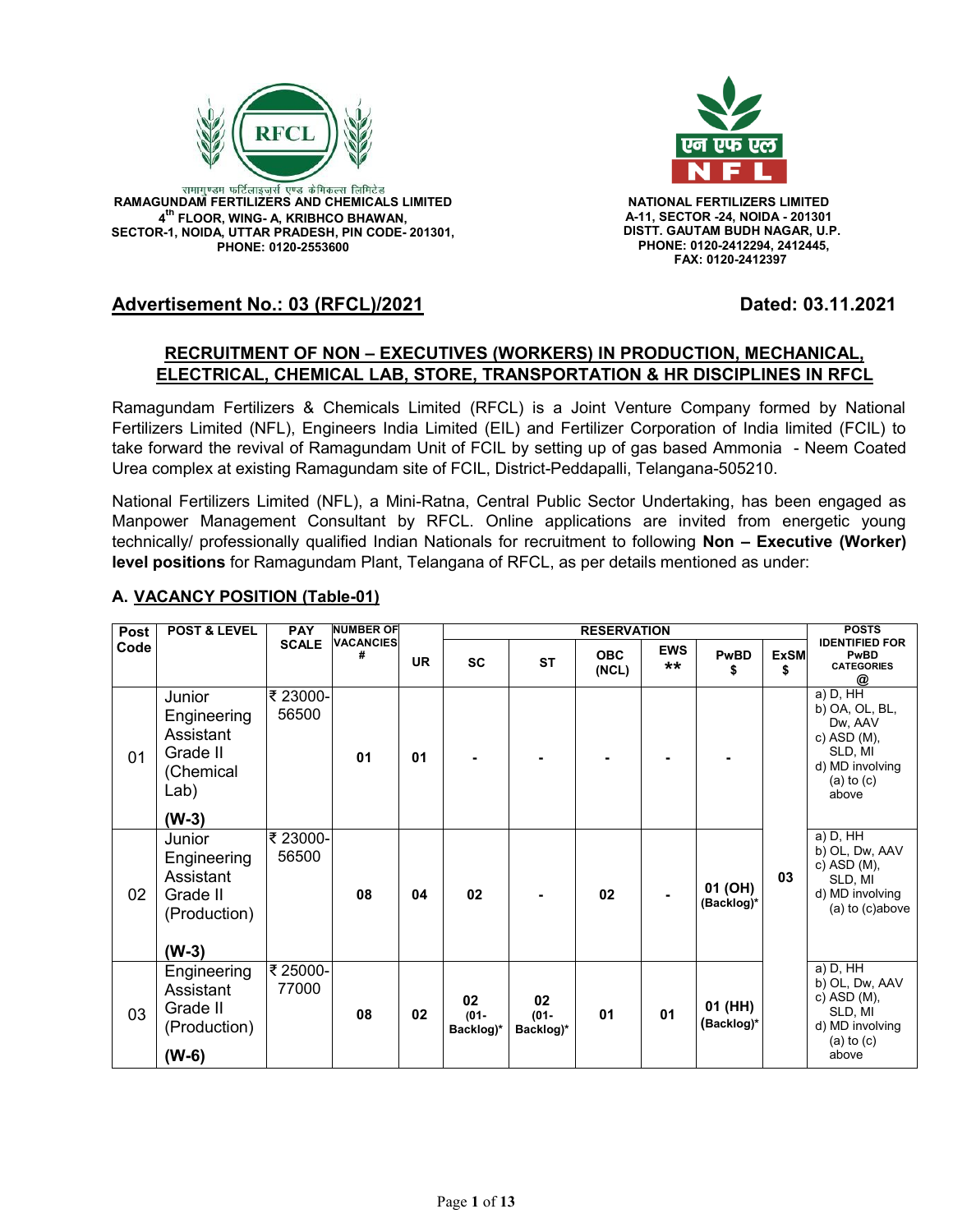| Post | <b>POST &amp; LEVEL</b>                                         | <b>PAY</b>        | <b>NUMBER OF</b>      |           |           |           | <b>RESERVATION</b>  |                  |                       |                   | <b>POSTS</b>                                                                                                                         |
|------|-----------------------------------------------------------------|-------------------|-----------------------|-----------|-----------|-----------|---------------------|------------------|-----------------------|-------------------|--------------------------------------------------------------------------------------------------------------------------------------|
| Code |                                                                 | <b>SCALE</b>      | <b>VACANCIES</b><br># | <b>UR</b> | <b>SC</b> | <b>ST</b> | <b>OBC</b><br>(NCL) | <b>EWS</b><br>** | PwBD<br>\$            | <b>ExSM</b><br>\$ | <b>IDENTIFIED FOR</b><br><b>PwBD</b><br><b>CATEGORIES</b><br>@                                                                       |
| 04   | Engineering<br>Assistant<br>Grade II<br>(Mechanical)<br>$(W-6)$ | ₹25000-<br>77000  | 04                    | 02        |           |           | 01<br>(Backlog)*    | 01               | 01 (OH)<br>(Backlog)* |                   | a) LV<br>b) D, HH<br>c) OA, BA, OL,<br>LC, Dw, AAV<br>d) ASD (M),<br>SLD, MI<br>e) MD involving<br>$(a)$ to $(d)$<br>Above           |
| 05   | Engineering<br>Assistant<br>Grade II<br>(Electrical)<br>$(W-6)$ | ₹25000-<br>77000  | 02                    | 01        | 01        |           |                     |                  |                       |                   | a) D, HH<br>b) OL, LC, Dw,<br>AAV<br>c) SLD, MI<br>d) MD involving<br>$(a)$ to $(c)$<br>Above                                        |
| 06   | Godown<br>Keeper<br>$(W-6)$                                     | ₹25000-<br>77000  | 01                    | 01        |           |           |                     |                  |                       |                   | a) D, HH<br>b) OA, OL, LC,<br>Dw, AAV<br>c) $ASD(M,$<br>MoD), ID,<br>SLD, MI<br>d) MD involving<br>(a) to $(c)$<br>above             |
| 07   | <b>Store</b><br>Assistant<br>Grade II<br>$(W-3)$                | ₹ 23000-<br>56500 | 01                    | 01        |           |           |                     |                  |                       |                   | $a)$ B, LV<br>$b)$ D, $HH$<br>c) OL, CP, LC,<br>Dw, AAV<br>d) ASD (M), ID,<br>SLD, MI<br>e) MD involving<br>(a) to $(d)$<br>above    |
| 08   | Assistant<br>Gr-III (Tran-<br>sportation)<br>$(W-3)$            | ₹23000-<br>56500  | 04                    | 03        |           |           | 01                  |                  |                       |                   | a) OL, Dw, AAV<br>b) ASD (M),<br>SLD, MI<br>c) MD involving<br>$(a)$ to $(b)$<br>above                                               |
| 09   | Office<br>Assistant<br>Gr-III<br>$(W-3)$                        | ₹ 23000-<br>56500 | 03                    | 03        |           |           |                     | $\blacksquare$   | 01 (LV)               |                   | a) B, LV<br>b) OA, BA, OL,<br>BL, OAL, LC,<br>Dw, AAV,<br><b>MDy</b><br>c) ASD (M), MI<br>d) MD involving<br>$(a)$ to $(c)$<br>above |
|      | <b>TOTAL</b>                                                    |                   | 32                    | 18        | 05        | 02        | 05                  | 02               | 04                    | 03                |                                                                                                                                      |

#### *Abbreviations:*

*''UR' - Unreserved; 'SC' - Scheduled Caste; 'ST' - Scheduled Tribe; 'OBC (NCL)' - Other Backward Classes (Non-Creamy Layer); 'EWS'- Economically Weaker Section; 'ExSM' - Ex Serviceman; 'PwBD' - Persons with Benchmark Disabilities; B=Blind, LV=Low Vision, D=Deaf, HH= Hard of Hearing, OA=One Arm, OL=One Leg, BA=Both Arms, BL=Both Leg, OAL=One Arm and One Leg, BLOA=Both Leg & One Arm, BLA=Both Legs Arms, CP=Cerebral Palsy, LC=Leprosy Cured, Dw=Dwarfism, AAV=Acid Attack Victims, MDy= Muscular Dystrophy, ASD= Autism Spectrum Disorder (M= Mild, MoD= Moderate), ID= Intellectual Disability, SLD= Specific Learning Disability, MI= Mental Illness, MD=Multiple Disabilities*

*# The number of vacancies are tentative and may increase or decrease at the discretion of RFCL and in compliance of the Presidential Directives on reservation at the time of appointment. Accordingly, RFCL reserves the right to cancel/restrict/enlarge/modify/alter the requirements advertised, if need so arises, without any further notice or assigning any* reason therefor. RFCL also reserves the right to raise/ relax the minimum eligibility standards and to fill/ not to fill all or any of *the above positions. In addition to the notified vacancies a panel of candidates shall also be created for unforeseen vacancies, including but not limited to vacancies caused by cessation of service of selected candidates, arising within one year from date of empanelment. Posts shall be filled according to reservation position. Accordingly, SC/ST/OBC/EWS/PwBD/ExSM category candidates are encouraged to apply.*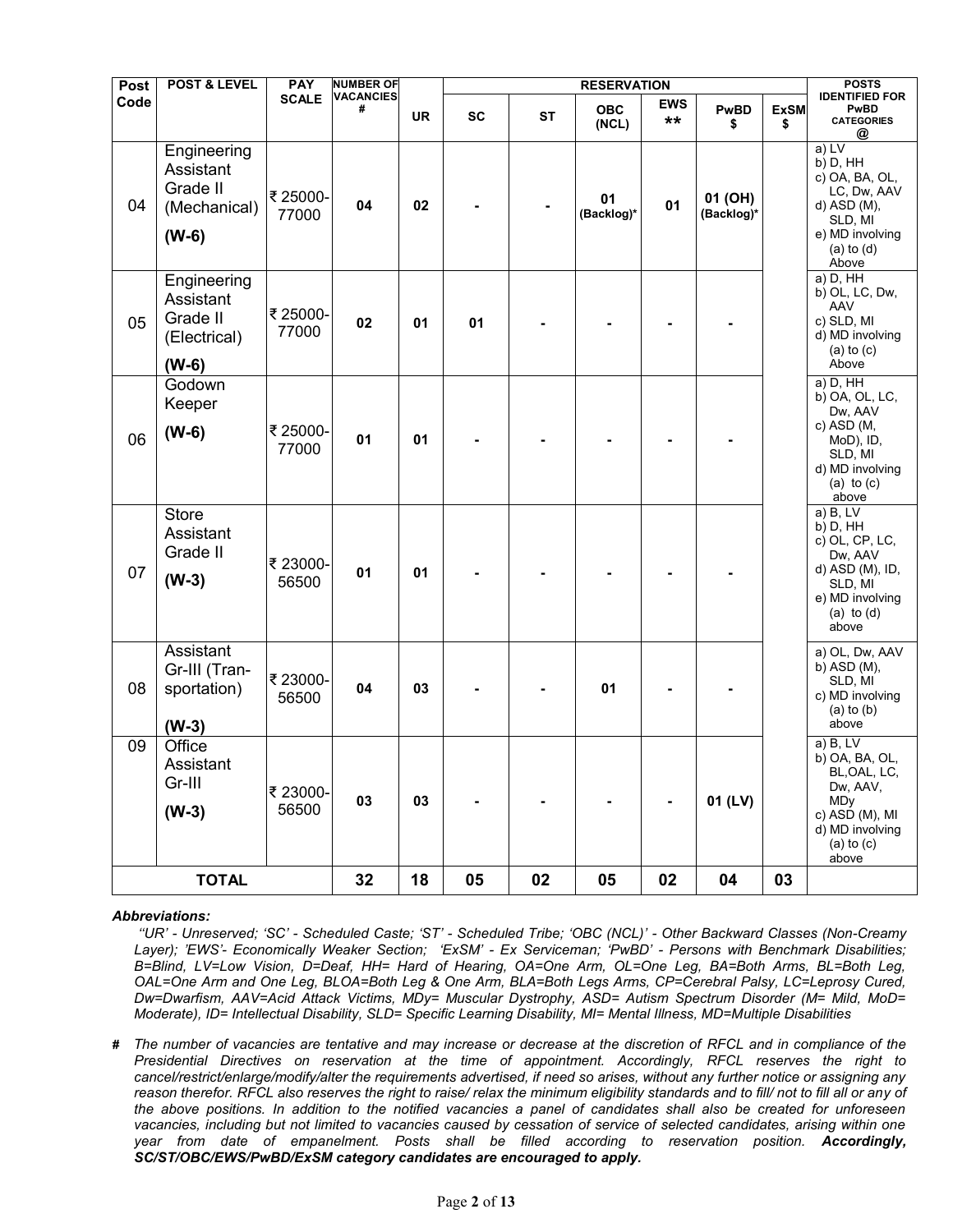*\*\* EWS vacancies are tentative and subject to further directives of Government of India and outcome of any litigation pending in any court. Whenever in any recruitment year any vacancy earmarked for EWS cannot be filled due to non-availability of a suitable candidate belonging to EWS, such vacancy for that particular recruitment year shall not be carried forward to the next recruitment year as backlog. The appointment against vacancies reserved for EWS category candidates shall be provisional and subject to the Income and Asset certificate to be verified through the proper channels and if the verification reveals that the claim to belong to EWS is fake/false the services of the concerned persons will be terminated forthwith without assigning any further reasons and without prejudice to such further action as may be taken under the provisions of the Indian Penal Code for production of fake/false certificate. The Income and Asset Certificate issued by any one of the authorities mentioned in the prescribed format as given on our website shall only be accepted as proof of candidate's claim as belonging to EWS.*

*\* PwBD Backlog vacancies are being advertised in second & subsequent year. Accordingly, these backlog vacancies shall be filled up out of the candidates with the Persons with Benchmark Disability as mentioned in column No.(xi) of Table-01. In case suitable persons with that Benchmark Disability are not available, the same shall be filled by interchange among the other categories of Benchmark Disabilities identified for reservation as mentioned in column No.(xii) of the Table - In case of nonavailability of suitable persons with any of the Benchmark Disability then the posts shall be filled up by the persons other than the persons with Benchmark Disability*

- *\$ PwBD and ExSM reservation is applied on horizontal inter-locking basis in either of UR/SC/ST/OBC vacancies. Refer to Clause No. E.6 of this advertisement.*
- *@ The PwBD categories identified for above posts are as per Gazette Notification dated 07.01.2021 issued by MINISTRY OF SOCIAL JUSTICE AND EMPOWERMENT [Department of Empowerment of Persons with Disabilities (Divyangjan)], Govt of India. Please refer to Clause No. E.7 of this advertisement in this regard also. Please refer to Clause No. E.7 of this advertisement in this regard also.*

## **B. CUT OFF DATE FOR ELIGIBILITY CRITERIA**

The cut-off date for determining eligibility criteria in respect of age, minimum educational qualification, Experience etc. shall be **30.09.2021** and will remain unchanged irrespective of any reason whatsoever.

### **C. AGE, QUALIFICATION, ELIGIBILITY CRITERIA (Table-02)**

The columns (i -iv) mentioned in the table under this clause be read with Clause Nos. C.1 - C.9 mentioned subsequently.

| Post<br>Code | <b>Post</b><br><b>Name</b>                                                   | Age Limit as on Cut Off<br>Date          | <b>Minimum Educational</b><br>Qualification                                                                                                                                                                                                                                                                                                                                                                                                                                         | <b>Minimum Post</b><br><b>Qualification Inline</b><br><b>Experience</b> |
|--------------|------------------------------------------------------------------------------|------------------------------------------|-------------------------------------------------------------------------------------------------------------------------------------------------------------------------------------------------------------------------------------------------------------------------------------------------------------------------------------------------------------------------------------------------------------------------------------------------------------------------------------|-------------------------------------------------------------------------|
| (i)          | (ii)                                                                         | (iii)                                    | (iv)                                                                                                                                                                                                                                                                                                                                                                                                                                                                                | (v)                                                                     |
| 01           | Junior Engineering<br><b>Assistant Grade II</b><br>(Chemical Lab)<br>$(W-3)$ | Minimum - 18 years<br>Maximum - 30 years | Regular 03 year B.Sc degree<br>with Chemistry as one subject<br>with minimum 50% marks in<br>aggregate for General/ OBC/<br>EWS candidates and 45% for<br>SC/ST/PwBD<br>candidates<br>against reserved positions.                                                                                                                                                                                                                                                                   | Nil                                                                     |
| 02           | Junior Engineering<br><b>Assistant Grade II</b><br>(Production)<br>$(W-3)$   | Minimum - 18 years<br>Maximum - 30 years | Regular 03 Years B.Sc. (with<br>Chemistry<br>Physics,<br>&<br>Mathematics) with minimum<br>50% marks in aggregate for<br>General/<br>OBC/<br><b>EWS</b><br>candidates<br>45%<br>for<br>and<br>SC/ST/PwBD<br>candidates<br>against reserved positions.<br>Or<br>Regular 03 years Diploma in<br>Chemical Engineering<br>with<br>50%<br>minimum<br>marks<br>in<br>aggregate for General/ OBC/<br>EWS candidates and 45% for<br>SC/ST/PwBD<br>candidates<br>against reserved positions. | Nil                                                                     |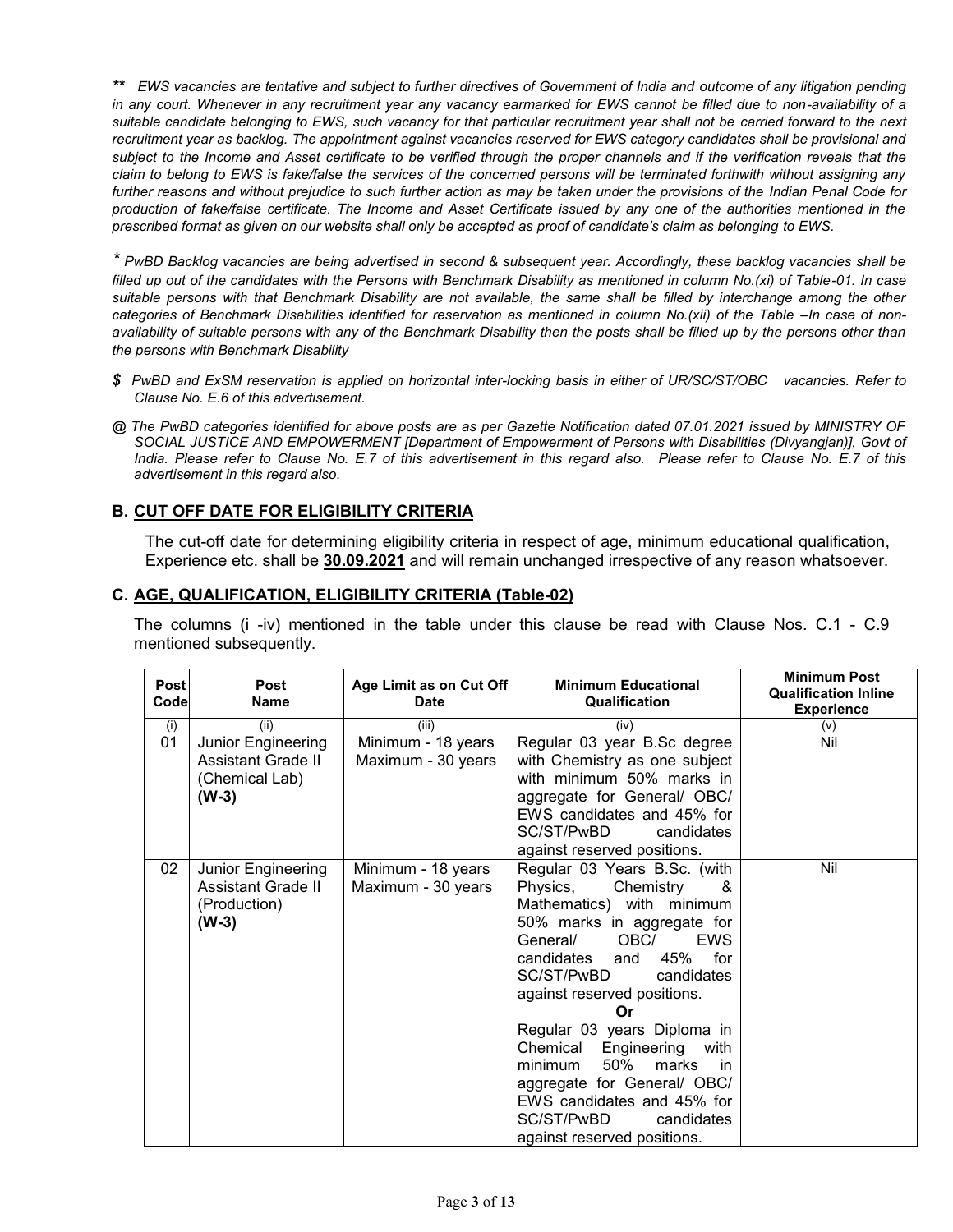| Post<br>Codel | Post<br>Name                                                        | Age Limit as on Cut Off<br><b>Date</b>  | <b>Minimum Educational</b><br>Qualification                                                                                                                                                                                                                                                                                                                                                                                                                                                         | <b>Minimum Post</b><br><b>Qualification Inline</b><br><b>Experience</b>                                                                                                                                                                                                                                                                                                                     |
|---------------|---------------------------------------------------------------------|-----------------------------------------|-----------------------------------------------------------------------------------------------------------------------------------------------------------------------------------------------------------------------------------------------------------------------------------------------------------------------------------------------------------------------------------------------------------------------------------------------------------------------------------------------------|---------------------------------------------------------------------------------------------------------------------------------------------------------------------------------------------------------------------------------------------------------------------------------------------------------------------------------------------------------------------------------------------|
| (i)           | (ii)                                                                | (iii)                                   | (iv)                                                                                                                                                                                                                                                                                                                                                                                                                                                                                                | (v)                                                                                                                                                                                                                                                                                                                                                                                         |
| 03            | Engineering<br><b>Assistant Grade II</b><br>(Production)<br>$(W-6)$ | Minimum - 18 years<br>Maximum- 35 years | Regular 03 years B.Sc. with<br>Chemistry<br>Physics,<br>and<br><b>Mathematics</b><br>with<br>minimum<br>50% marks in aggregate for<br>OBC/<br><b>EWS</b><br>General/<br>45%<br>candidates<br>for<br>and<br>SC/ST/PwBD<br>candidates<br>against reserved positions.<br>Or<br>Regular 03 years Diploma in<br>Chemical<br>Engineering<br>with<br>marks<br>minimum<br>50%<br>in<br>aggregate for General/ OBC/<br>EWS candidates and 45% for<br>SC/ST/PwBD<br>candidates<br>against reserved positions. | 05 years' experience<br>operation<br>of<br>in.<br>Fertilizers/<br>Chemical/<br>Petro-Chemical/<br>Hydrocarbon industry<br>engaged in continuous<br>operations.                                                                                                                                                                                                                              |
| 04            | Engineering<br><b>Assistant Grade II</b><br>(Mechanical)<br>$(W-6)$ | Minimum - 18 years<br>Maximum- 35 years | Regular 03 years Diploma in<br>Mechanical Engineering with<br>50%<br>minimum<br>marks<br>in<br>aggregate for General/ OBC/<br>EWS candidates and 45% for<br>SC/ST/PwBD<br>candidates<br>against reserved positions.                                                                                                                                                                                                                                                                                 | 05 years' experience<br>erection<br>in<br>maintenance<br>οf<br>Fertilizers/ Chemical/<br>Petro-Chemical/<br>Hydrocarbon industry<br>engaged in continuous<br>operations.<br>Candidates must be<br>conversant with latest<br>maintenance practices<br>involving<br>rotating<br>machines,<br>static<br>equipment<br>and<br>operations/<br>maintenance of Gas<br>Turbine based power<br>plant. |
| 05            | Engineering<br><b>Assistant Grade II</b><br>(Electrical)<br>$(W-6)$ | Minimum - 18 years<br>Maximum- 35 years | Regular 03 years Diploma in<br>Electrical<br>Electrical<br>&<br>or<br>Electronics Engineering with<br>minimum<br>50%<br>marks<br>in.<br>aggregate for General/ OBC/<br>EWS candidates and 45% for<br>SC/ST/PwBD<br>candidates<br>against reserved positions.                                                                                                                                                                                                                                        | 05 years' experience<br>construction<br>in<br>maintenance of HT &<br>LT power distribution<br>system,<br>HТ<br>synchronous<br>and<br>induction motors, large<br>transformers,<br>protection systems in<br>Fertilizers/ Chemical/<br>Petro-Chemical/<br>Hydrocarbon industry/<br><b>Power Generation</b>                                                                                     |
| 06            | Godown Keeper<br>$(W-6)$                                            | Minimum - 18 years<br>Maximum- 35 years | Regular Graduate in Science /<br>Regular 03 years Diploma in<br>Engineering (Any Discipline)<br>with minimum 50% marks in<br>aggregate for General/ OBC/<br>EWS candidates and 45% for<br>SC/ST/PwBD<br>candidates<br>against reserved positions.                                                                                                                                                                                                                                                   | 05 years' experience<br>in Stores Department<br>of<br>Government/<br>a<br>PSU/<br>Commercial<br>Organization                                                                                                                                                                                                                                                                                |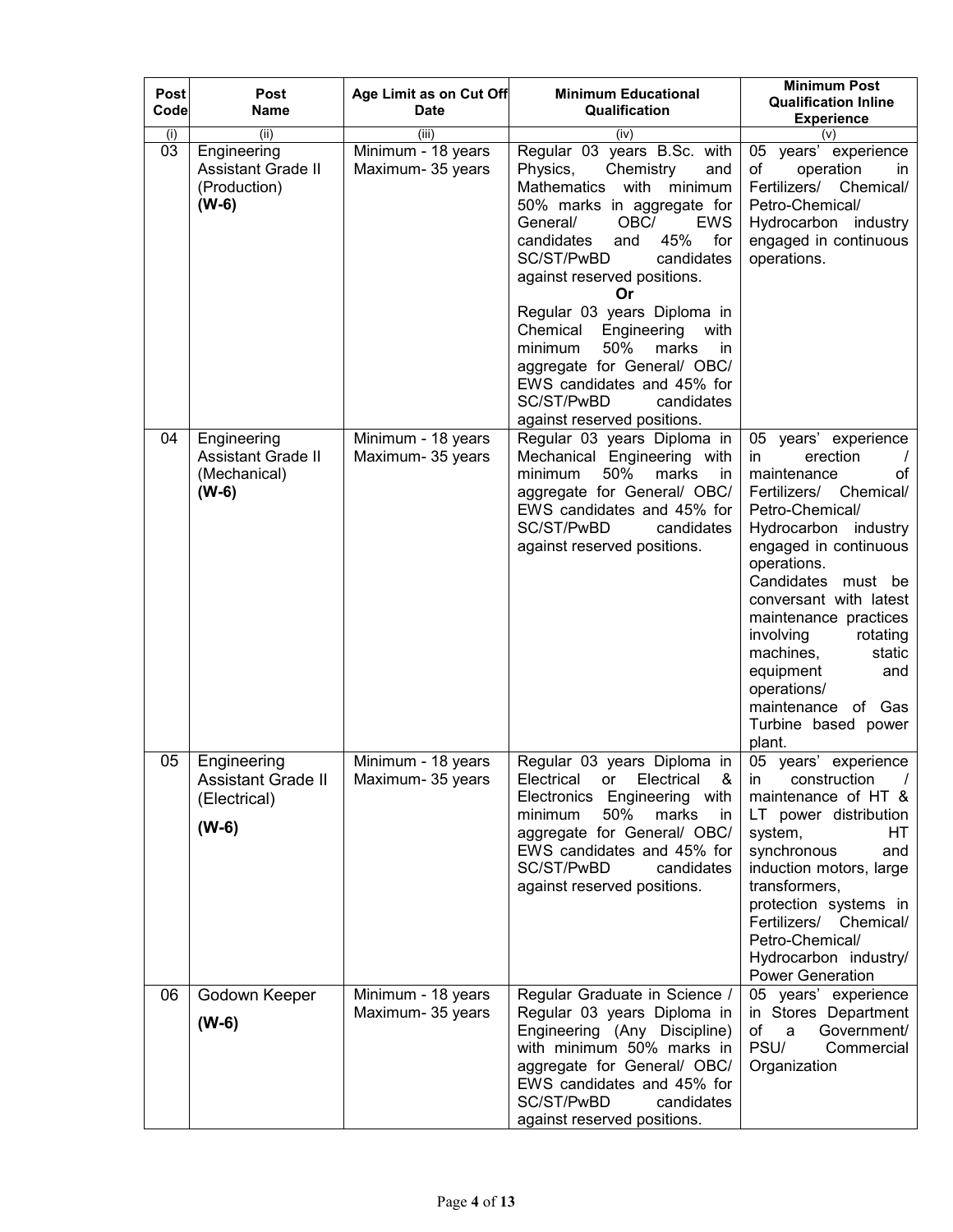| <b>Post</b><br>Code | Post<br><b>Name</b>     | Age Limit as on Cut Off<br><b>Date</b> | <b>Minimum Educational</b><br>Qualification                       | <b>Minimum Post</b><br><b>Qualification Inline</b><br><b>Experience</b> |
|---------------------|-------------------------|----------------------------------------|-------------------------------------------------------------------|-------------------------------------------------------------------------|
| (i)                 | (ii)                    | (iii)                                  | (iv)                                                              | (v)                                                                     |
| 07                  | <b>Store Assistant</b>  | Minimum - 18 years                     | Regular Graduate Degree in                                        | Nil                                                                     |
|                     | Grade II                | Maximum- 30 years                      | any Discipline with minimum                                       |                                                                         |
|                     | $(W-3)$                 |                                        | 50% marks in aggregate for                                        |                                                                         |
|                     |                         |                                        | <b>EWS</b><br>General/<br>OBC/                                    |                                                                         |
|                     |                         |                                        | candidates<br>45%<br>for<br>and                                   |                                                                         |
|                     |                         |                                        | SC/ST/PwBD<br>candidates                                          |                                                                         |
|                     |                         |                                        | against reserved positions.                                       |                                                                         |
| 08                  | <b>Assistant Gr-III</b> | Minimum - 18 years                     | Regular Graduate Degree in                                        | Nil                                                                     |
|                     | (Transportation)        | Maximum- 30 years                      | any Discipline with minimum                                       |                                                                         |
|                     |                         |                                        | 50% marks in aggregate for                                        |                                                                         |
|                     | $(W-3)$                 |                                        | General/<br>OBC/<br><b>EWS</b><br>45%<br>candidates<br>for<br>and |                                                                         |
|                     |                         |                                        | SC/ST/PwBD<br>candidates                                          |                                                                         |
|                     |                         |                                        | against reserved positions.                                       |                                                                         |
| 09                  | <b>Office Assistant</b> | Minimum - 18 years                     | Regular Graduate Degree in                                        | Nil                                                                     |
|                     | Gr-III                  | Maximum- 30 years                      | any Discipline with minimum                                       |                                                                         |
|                     |                         |                                        | 50% marks in aggregate for                                        |                                                                         |
|                     | $(W-3)$                 |                                        | General/<br>OBC/<br>EWS                                           |                                                                         |
|                     |                         |                                        | candidates<br>45%<br>for<br>and                                   |                                                                         |
|                     |                         |                                        | SC/ST/PwBD<br>candidates                                          |                                                                         |
|                     |                         |                                        | against reserved positions.                                       |                                                                         |
|                     |                         |                                        | Must have advance Computer                                        |                                                                         |
|                     |                         |                                        | Skills in MS Office (MS Excel/                                    |                                                                         |
|                     |                         |                                        | MS Word/ MS PPT) related                                          |                                                                         |
|                     |                         |                                        | Candidates<br>functions.<br>with                                  |                                                                         |
|                     |                         |                                        | certificate Course in Computer                                    |                                                                         |
|                     |                         |                                        | Application shall be preferred                                    |                                                                         |
|                     |                         |                                        | Office Assistants need to have<br>advanced computer skills and    |                                                                         |
|                     |                         |                                        | they typically have strong time                                   |                                                                         |
|                     |                         |                                        | management<br>and                                                 |                                                                         |
|                     |                         |                                        | organizational<br>skills.<br>Their                                |                                                                         |
|                     |                         |                                        | responsibilities<br>may<br>include                                |                                                                         |
|                     |                         |                                        | organizing and managing files,                                    |                                                                         |
|                     |                         |                                        | acting<br>receptionists,<br>as                                    |                                                                         |
|                     |                         |                                        | scheduling<br>meetings<br>and                                     |                                                                         |
|                     |                         |                                        | appointments and supporting                                       |                                                                         |
|                     |                         |                                        | other staff with organizational                                   |                                                                         |
|                     |                         |                                        | tasks.                                                            |                                                                         |

- 1. Maximum age mentioned on the above table is for 'UR' category. Relaxations to SC/ST/OBC/PwBD/ExSM in age criteria are mentioned in Clause Nos. E.11 - E.16 of this advertisement.
- 2. Prescribed qualification should be on full time regular basis from University/Institute recognized by UGC/AICTE/State Technical Board/ appropriate Indian Statutory Authorities. These qualifications acquired through Part-Time/ Correspondence/ Distance Learning/ Online/ Evening Classes mode shall render the candidate ineligible.
- 3. Minimum percentage of marks in the minimum educational qualification as indicated above shall be aggregate of all semesters/years and irrespective of the weightage given to any particular semester/year by the Institute/University.
- 4. Candidates possessing higher technical/ professional qualifications such as Degree in Engineering/ Post Graduate Degree etc in the relevant field/ discipline will also be considered eligible for the post applied provided they mandatorily possess qualification of Diploma in Engineering/ Graduation in the relevant discipline as specified in Minimum Educational Qualification (Column iv of Table-02) above.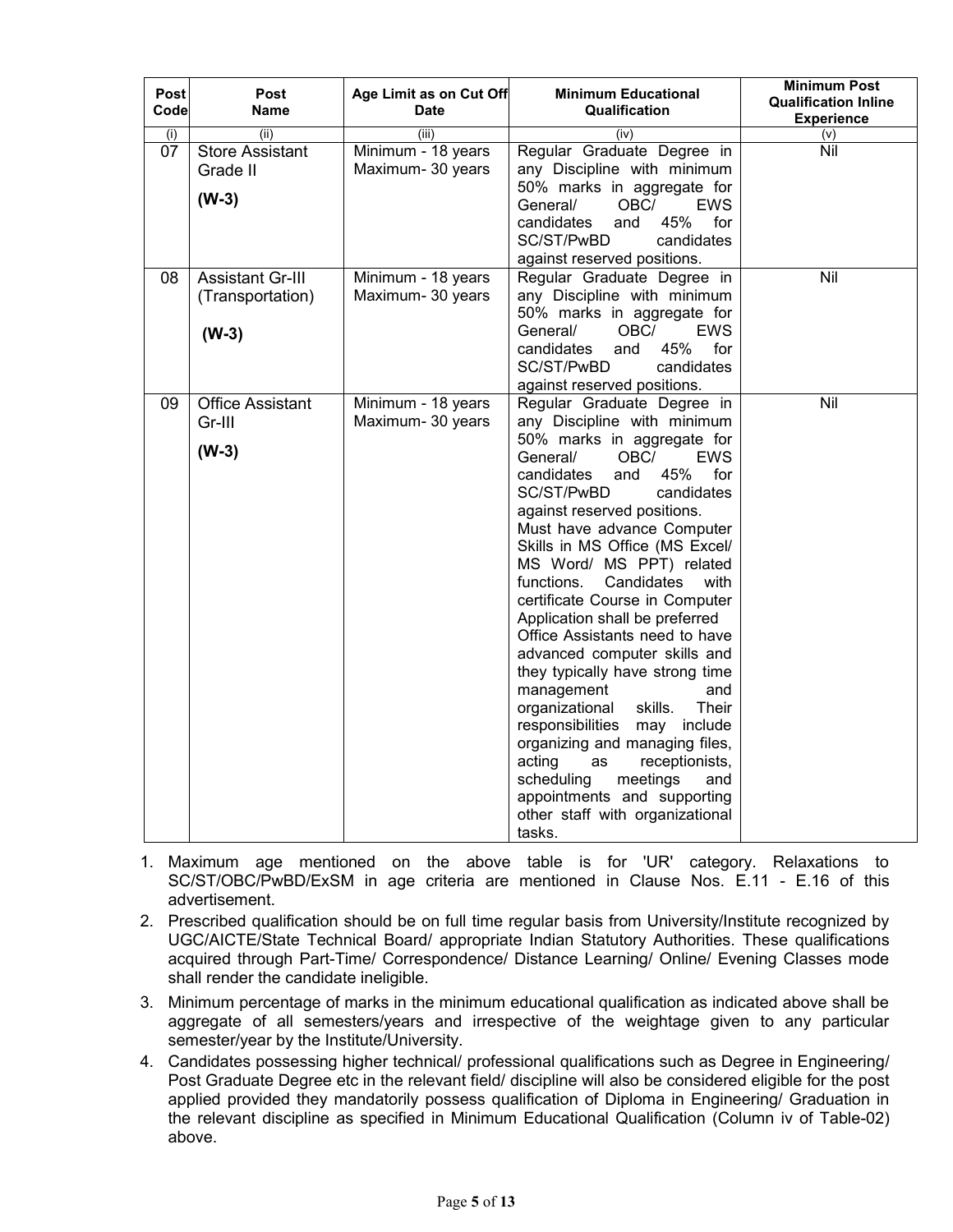- **5. No claim of possession of equivalent educational qualification(s) to the advertised educational qualification would be entertained and decision of RFCL/NFL in this regard would be final and binding.**
- 6. Wherever CGPA/OGPA or letter grade in a degree is awarded; equivalent percentage of marks should be indicated in the application form as per norms adopted by the University/Institute. Where no norms have been specified, the CGPA/OGPA will be presumed to have been provided on a 10 point scale. Candidates having CGPA/OGPA or letter grade in a degree, however, shall invariably produce a copy of these conversion norms/no norms with respect to his/her University/Institute at the time of document verification.
- 7. Only those candidates who have completed the minimum required educational qualification as mentioned in the Column iv of Table-02 above and whose final year results have been declared as on cutoff date are eligible to apply. It may be noted that candidates would be required to upload final year mark sheet/degree completion certificate at the time of online application and to produce at the time of document verification failing which their candidature shall not be considered. Accordingly, candidates, who are studying in final year and his/her result is awaited as on cutoff date, will not be entertained.
- 8. In case of any dispute arising about admissibility of any particular qualification the decision of NFL/RFCL Management shall be final and binding on the applicants.
- **9.** Work Experience (wherever required) should be after acquiring relevant educational qualification, should be in-line experience as mentioned in column v of table-02 above and **candidates must be working as on Cutoff Date.** Also see Clause No. I.5 before proceeding.

## **D. NON-REFUNDABLE APPLICATION FEE.**

General, OBC and EWS category candidates are required to pay Non - refundable application fee through online transfer mode only as detailed below at the time of submission of online application form:

| SI.<br>No. | Pay Scale<br>Code | <b>Post</b>                                                                                                                                                                                                  | Amount (in₹)                             |
|------------|-------------------|--------------------------------------------------------------------------------------------------------------------------------------------------------------------------------------------------------------|------------------------------------------|
| 01         | W-6               | Engineering Assistant Grade II (Production)<br>Engineering Assistant Grade II (Mechanical)<br>Engineering Assistant Grade II (Electrical)<br>Godown Keeper                                                   |                                          |
| 02         | $W-3$             | Junior Engineering Assistant Grade II (Production)<br>Junior Engineering Assistant Grade II (Chemical Lab)<br>Store Assistant Grade II<br>Assistant (Transport) Grade II<br><b>Office Assistant Grade II</b> | ₹ 200/- plus applicable<br>Bank Charges. |

No other mode of payment of application fee would be accepted. Application fee once paid will not be refunded under any circumstances. Candidates are, therefore, advised to verify their eligibility before payment of application fee. SC/ST/PwBD/ExSM/Departmental category candidates are not required to pay any application fee. **It may also be noted that NFL/RFCL does not seek any other charges/fees except the above mentioned application fee.**

### **E. RESERVATION/ CONCESSIONS/ RELAXATIONS.**

- 1. Reservation of Posts for SC/ST/OBC(NCL)/EWS/PwBD categories candidates and relaxation thereof categories will be in terms of number indicated against each category as above.
- 2. Reservation for SC/ ST/ OBC (NCL)/ EWS categories for Non-Executive (worker level) posts has been provided as per the prescribed percentage for recruitment applicable to the Telangana State.
- 3. Category {General/SC/ST/OBC/EWS/PwBD} once submitted will not be changed and no benefit of other category will be admissible later on. Blank proforma of certificates for SC/ST/OBC/EWS/PwBD is available under the head "Careers" on www.nationalfertilizers.com for convenience of the candidates.
- 4. SC/ST/OBC/EWS candidates can be considered under general standards of merit against the Un-reserved posts provided no relaxation in age, qualification etc. is availed of/extended to them.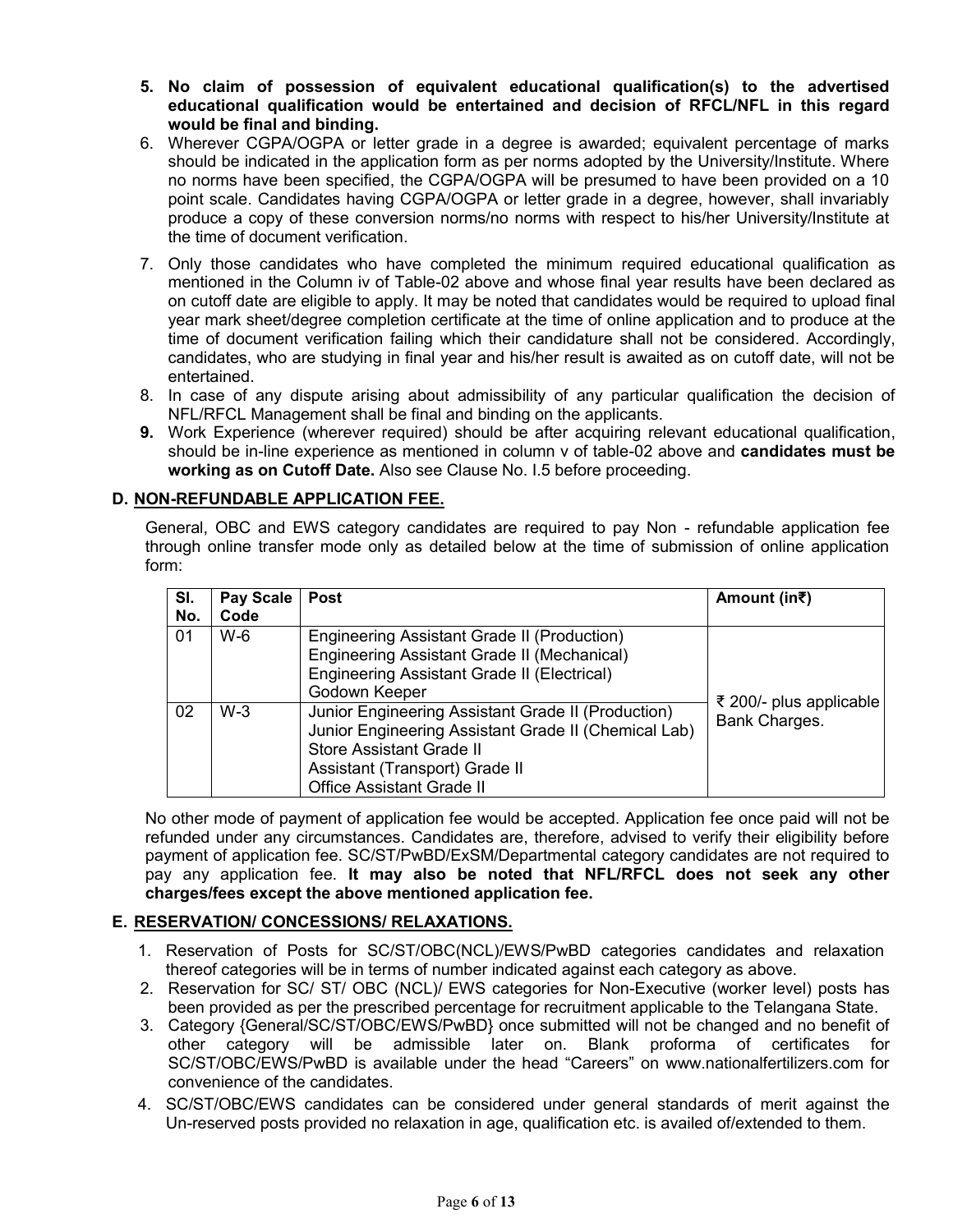- 5. For claiming relaxation, the reserved category candidates should submit copy of Caste Certificate, in the Proforma prescribed by Govt. of India, issued by the Competent Authority, alongwith application form. If the certificate has been issued in a language other than English/Rajbhasha (Hindi), the candidates should submit a self- certified translated copy of the same either in English or Rajbhasha (Hindi).
- 6. Only those communities that are mentioned in the common list of OBC notified by Government of India shall be treated as OBC for the purpose of reservation for employment. Relevant list can be viewed at http://www.ncbc.nic.in. Accordingly, for claiming the benefit of OBC (NCL) category on the cutoff date, the candidate shall submit & subsequently produce his latest caste certificate in the proforma prescribed by Government of India, as contained in DoPT Memo No.36036/2/2013- Estt/(Res.) dated 30.05.2014 from a Competent Authority. Such certificate should specifically state that the candidate does not belong to the persons/sections (creamy layer) as mentioned in column 3 of the schedule to the Department of Personnel & Training, Government of India OM No. 36012/22/93-Estt.(SCT) dated 08.09.1993 and modifications issued vide OM No. 36033/1/2013- Estt.(Res.) dated 13.09.2017. Further the OBC (NCL) candidates will have to give a selfdeclaration, at the time of documents verification indicating that they belong to OBC (NCL).
- 7. Candidates belonging to OBC category and falling in creamy layer are not entitled to OBC reservation benefits. Such OBC candidates shall be treated as Un-reserved candidates. Accordingly such candidates may choose to apply for the advertised positions provided they meet the age criteria applicable to "UR" candidates and indicate their category as "UR".
- 8. Prescribed reservations for PwBD and/or ExSM/Dependent of those killed or disabled in action will be applied on horizontal inter-locking reservation system basis as per Government of India guidelines. Candidates belonging to PwBD category shall be considered only against the identified positions.
- 9. Under section 34 of "The Rights of Persons with Disabilities Act, 2016", persons with benchmark disabilities are eligible for reservation. The reserved categories of disabilities mentioned under this Act are namely (a) Blindness and low vision; (b) deaf and hard of hearing; (c) locomotor disability including cerebral palsy. leprosy cured, dwarfism, acid attack victims and muscular dystrophy; (d) autism, intellectual disability, specific learning disability and mental illness; (e) multiple disabilities from amongst persons under clauses (a) to (d) including deaf-blindness in the posts identified for each disabilities. It may be noted that definition of the above specified disabilities will be as per "THE RIGHTS OF PERSONS WITH DISABILITIES ACT, 2016".

Section 2(r) of The Rights of Persons with Disabilities Act 2016 defines "person with benchmark disability" means a person with not less than 40% of a specified disability where specified disability has not been defined in measurable terms and includes a person with disability where specified disability has been defined in measurable terms as certified by the certifying authority.

Accordingly, a person with a specified disability listed in the schedule but not covered under Section 34(1), if certified by a certifying officer as a person with disability of 40% or above, in terms of provisions 7 of the Rights of Persons with Disabilities Act, 2016 shall be allowed concessions/relaxations available to PwBDs as mentioned in this advertisement and will be considered against unreserved vacancies. Further, those candidates, who want to avail of benefit of reservation, are required to submit a Disability Certificate issued by Competent Authority as per the Rights of Persons with Disabilities Rules, 2017, failing which their candidature as PwBD candidates will not be considered. If the certificate has been issued in a language other than English/Rajbhasha (Hindi), the candidates should submit a self- certified translated copy of the same either in English or Rajbhasha (Hindi).

- 10. SC/ST/PwBD/ExSM/Departmental candidates are exempted from payment of application fee.
- 11. Relaxation to ExSM/Dependent of those killed or disabled in action will be allowed as per Government of India guidelines.
- 12. Relaxation in maximum age will be allowed upto 05 (five) years for SC/ST and 03 (three) years for OBC (NCL) candidates considered against reserved positions.
- 13. "General" PwBD candidates will be allowed age-relaxation upto 10 years, upto 15 years for "SC/ST" PwBD and upto 13 years for "OBC (NCL)" PwBD candidates, if considered against reserved positions.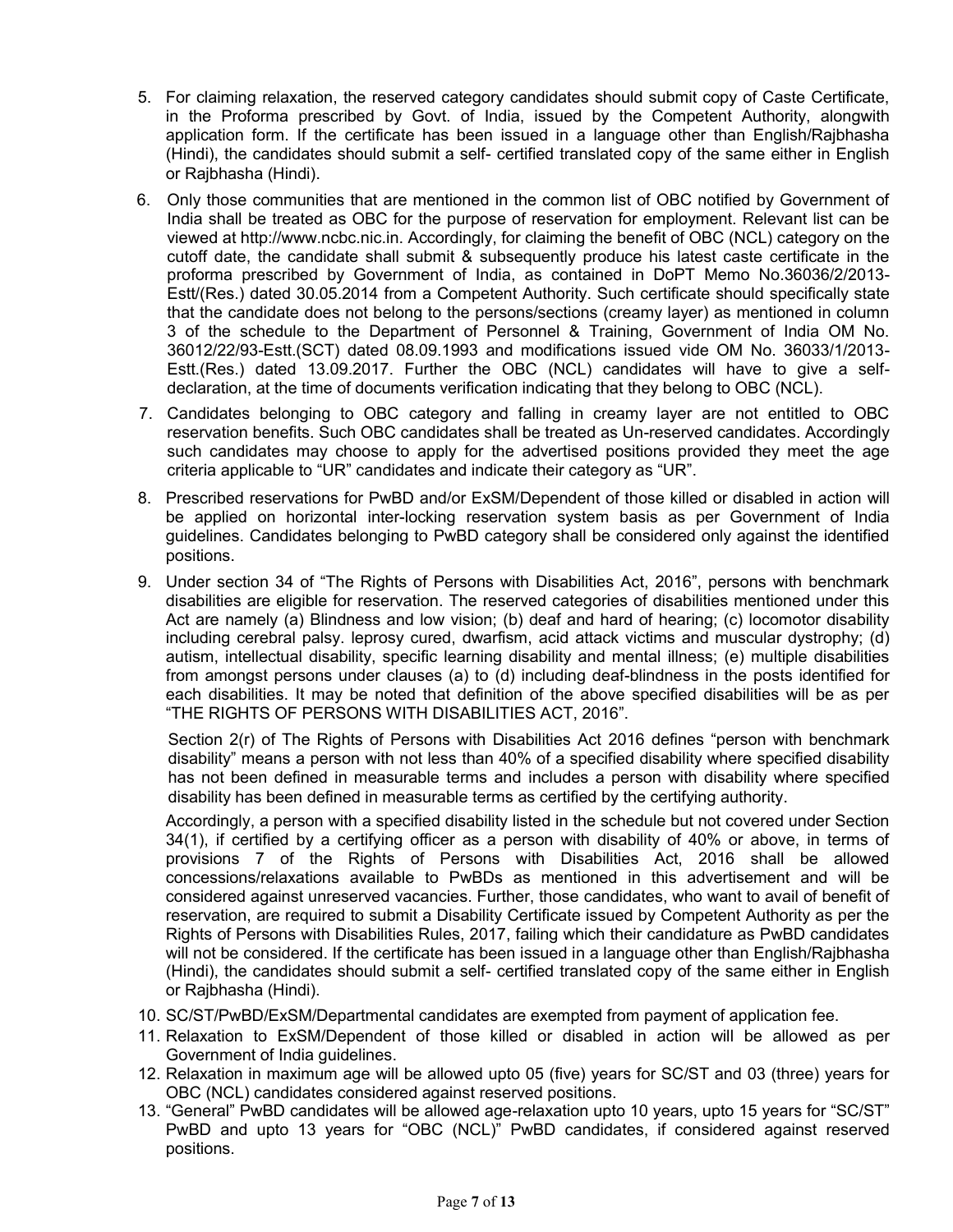- 14. Upper age limit is relaxed by 05 (five) years for the candidates who had ordinarily been domiciled in the state of Jammu & Kashmir from 01.01.1980 to 31.12.1989.
- 15. Age relaxation equivalent to the period of apprenticeship training shall be allowed to those candidates who have/had successfully completed apprenticeship training under Apprentices Act, 1961/ Apprentices (Amendment) Act, 1973 in the relevant trade /discipline in RFCL.
- 16. The maximum age of the applicant, after giving relaxations under Clause No. E.11 to E.15 above (standalone or in combination thereof), should not exceed 56 years as on cutoff date.

### 17. **GUIDELINES FOR PERSONS WITH BENCHMARK DISABILITIES USING A SCRIBE/ READER:**

The facility of Scribe/Reader should be allowed to any person who has disability of 40% or more if so desired by the person. In all such cases where a scribe/reader is used, the following rules will apply:

- a) Candidates eligible for and who wish to use the services of a scribe/reader in the examination should invariably carefully indicate the same in the online application form. Any subsequent request will not be entertained.
- b) The candidate will have to arrange his / her own scribe/ reader at his/her own cost.
- c) A Compensatory time of twenty minutes per hour or otherwise advised shall be permitted for the candidates who are allowed use of scribe/reader. All the candidates with benchmark disability not availing the facility of scribe may be allowed compensatory time of 40 minutes for the 02 hours test duration. Only candidates registered for compensatory time will be allowed such concessions since compensatory time given to candidates shall be system based, it shall not be possible for the test conducting agency to allow such time if he / she is not registered for the same. Candidates not registered for compensatory time shall not be allowed such concessions.

## **F. PAY & PERKS**

Selected candidates will be placed at the minimum Basic Pay in pay scale indicated for each post. Besides Basic Pay, candidates will also be paid Industrial Dearness Allowance, House Rent Allowance / Company Accommodation and will also be entitled for other perquisites & allowances / benefits such as Leave Encashment, Medical Facilities, Performance Related Pay, Contributory Provident Fund, Gratuity, Contributory Superannuation Benefit Fund Scheme, Group Personal Accident Insurance etc. as per Company rules in force from time to time.

### **G. SELECTION METHODOLOGY**

### **1. HOW TO APPLY**

- 1.1. Before applying, candidates are advised to peruse the advertisement carefully and should ensure that they fulfil all the eligibility criteria. Their eligibility will be provisional and will be verified only in case they are shortlisted for selection.
- 1.2. Eligible and interested candidates are required to **apply online from 04.11.2021 upto 24.11.2021** upto 5:30PM on NFL's website: www.nationalfertilizers.com  $\rightarrow$  Careers  $\rightarrow$  Recruitment in RFCL  $\rightarrow$ Recruitment of Non- Executives (Workers) in Production, Mechanical, Electrical, Chemical Lab, Store, Transportation & HR Disciplines -2021. No other mode of application including manual/paper shall be accepted / entertained.
- 1.3. **Only one application per candidate for a particular post is allowed.** The details in online Application Form can be edited / modified before submission of application fee or final submission of online Form and details once finally submitted cannot be changed under any circumstances. Hence, candidates are strictly advised to ensure that they have filled in the correct particulars & details in online Application Form before final submission. It should be noted that false declaration shall render the candidate ineligible from this recruitment process.
- 1.4. Candidates who are registered with Local Employment Exchange(s)/ District Sainik Resettlement Board and meeting the prescribed eligibility criteria, whose names are sponsored to RFCL for nonexecutive posts against this advertisement, are advised to apply Online, failing which their candidature will not be considered.
- 1.5. Incomplete online Applications shall be summarily rejected.
- 1.6. Candidates must possess Valid E-Mail ID which should remain valid for at least one & a half year.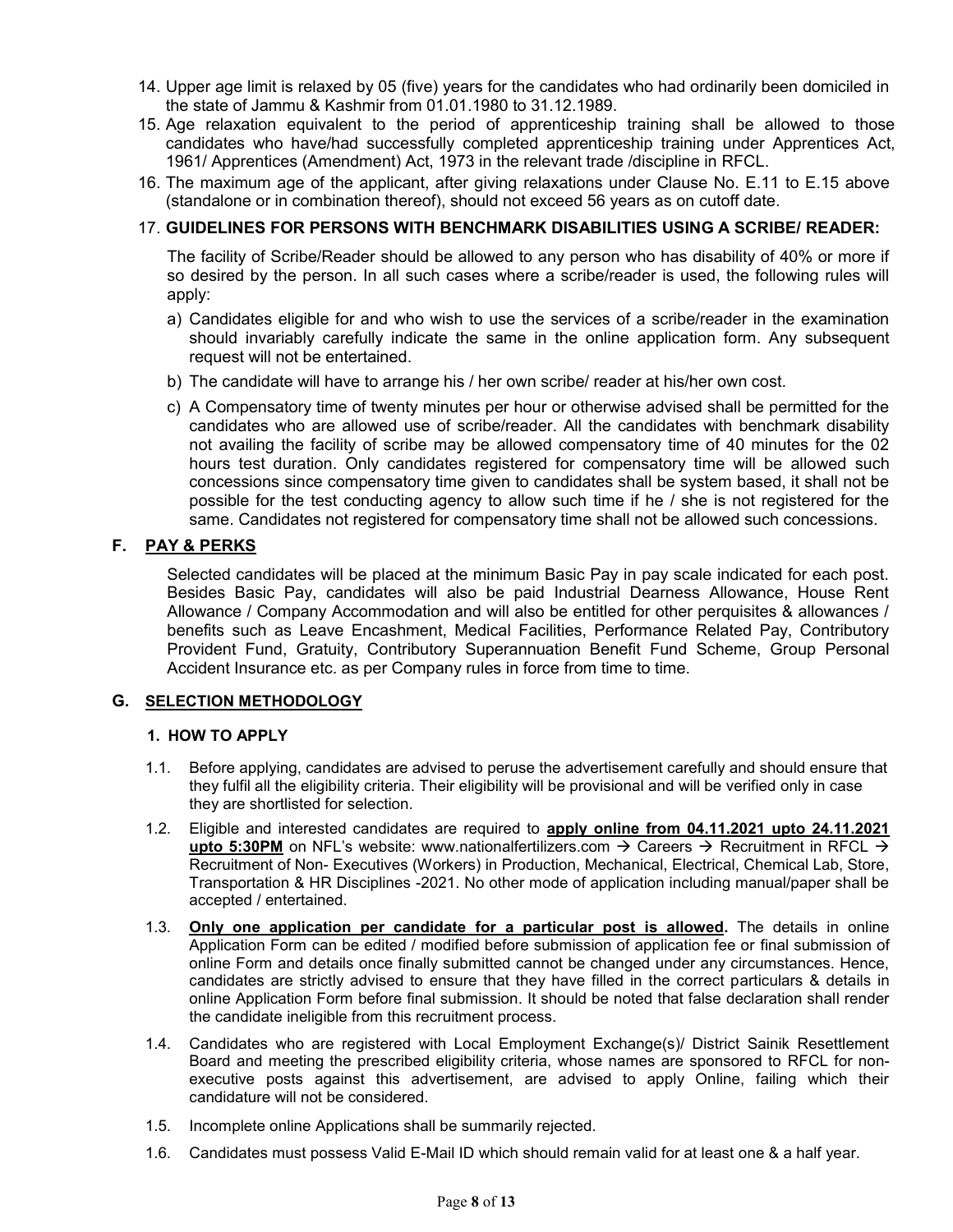| 1.7. Candidates shall be required to upload following documents at the time applying online and |
|-------------------------------------------------------------------------------------------------|
| are advised to keep the same handy:                                                             |

| <b>SI</b><br><b>No</b> | <b>Particulars</b>                                                                                    | Documents to be uploaded                                                                                                                                                                                                                                                                                                                                | <b>Maximum Size of</b><br>file/ Type of file |
|------------------------|-------------------------------------------------------------------------------------------------------|---------------------------------------------------------------------------------------------------------------------------------------------------------------------------------------------------------------------------------------------------------------------------------------------------------------------------------------------------------|----------------------------------------------|
| 1 <sub>1</sub>         | Date of Birth proof                                                                                   | 10 <sup>th</sup> / Matriculation Certificate                                                                                                                                                                                                                                                                                                            | 200kb in PDF                                 |
| 2.                     | <b>Educational Qualification</b>                                                                      | Mark sheets and Degree Certificates (Matric<br>highest level for<br>upto<br>onwards<br>all<br>semesters/years).<br>Documentary proof/ certificate from the<br>Institute/ University (as per norms adopted by<br>University/ Institute) indicating equivalent<br>percentage of marks secured in case degree<br>is awarded in CGPA/ OGPA or letter grade. | 200kb in PDF                                 |
| 3.                     | Experience Certificate with<br>date of joining and relieving<br>Present<br>Employment<br>and<br>Proof | Certificate issued by Employer(s), if any, for<br>past or present employment / Offer of<br>appointment and pay slip of the cut Off Month<br>as present employment proof.                                                                                                                                                                                | 200kb in PDF                                 |
| $\mathbf{4}$ .         | For Caste/Tribe Certificate<br>[for SC/ ST/ OBC (NCL)                                                 | Caste Certificate in the prescribed format.<br>OBC (Non Creamy Layer) category candidates<br>are required to submit latest caste certificate<br>from Competent Authority.                                                                                                                                                                               | 200kb in PDF                                 |
| 5.                     | <b>EWS Certificate</b>                                                                                | EWS category candidates are required to<br>latest category<br>certificate<br>submit<br>from<br>Competent Authority.                                                                                                                                                                                                                                     | 200kb in PDF                                 |
| 6.                     | For Differently abled/ PwBD<br>candidates                                                             | Medical Certificate in the prescribed format.                                                                                                                                                                                                                                                                                                           | 200kb in PDF                                 |
| 7 <sub>1</sub>         | <b>Identity Proof</b>                                                                                 | AADHAAR/PAN/Passport/Election<br>Photo<br>Identity Card/ Identity Card issued<br>by<br>Govt./PSU/Passbook of any Nationalized Bank<br>with attested photograph.                                                                                                                                                                                         | 200kb in PDF                                 |
| 8.                     | Photograph                                                                                            | Latest Passport size Photo                                                                                                                                                                                                                                                                                                                              | 50 Kb in jpg or<br>jpeg                      |
| 9.                     | Signature                                                                                             | Photograph of Signature in digital format                                                                                                                                                                                                                                                                                                               | 20 Kb in jpg or<br>jpeg                      |

- 1.8. Online registration involves following steps:
	- a) Visit www.nationalfertilizers.com  $\rightarrow$  Careers  $\rightarrow$  Recruitment in RFCL  $\rightarrow$  Recruitment of Non-Executives (Workers) in Production, Mechanical, Electrical, Chemical Lab, Store, Transportation & HR Disciplines -2021. Read the Advertisement carefully to be sure about your eligibility.
	- b) Apply Online by taking following steps:
		- Click on the link "Apply Online".
		- Fill up all the required fields.
		- Ensure the information provided is correct and then submit.
		- Making Payment- Click on "Make payment" which will take you to Payment Gateway, which has been authorized to collect the application fee /processing charges on behalf of NFL.
	- c) Take print out of the Online Application Form finally submitted and retain for future reference.
- 1.9. Once the payment is made, candidates should download and retain a photocopy of their e-receipt and Online Application Form finally submitted as they would be asked to produce them for reference to produce it at the document verification or at any stage of selection process.
- 1.10. Fee once paid will not be refunded under any circumstances. Failed Transaction amount will be automatically refunded to same A/c from which payment was originally made, within 15 working days.
- 1.11. Candidates should strictly ensure timely payment of application fee and/or submission of their online applications well before the stipulated last date of submission to avoid last minute rush.
- 1.12. All correspondence with candidates shall be done only on their registered e-mail ID provided by candidate. All information regarding examination schedule/admit card etc. shall be provided through email and / or by uploading on NFL website.
- 1.13. NFL/RFCL will not be responsible for any loss of email sent, due to invalid/wrong email ID provided by the candidate or for delay/non receipt of information if a candidate fails to access his/her mail/website in time.
- 1.14. Candidates are not required to send any document to NFL/RFCL.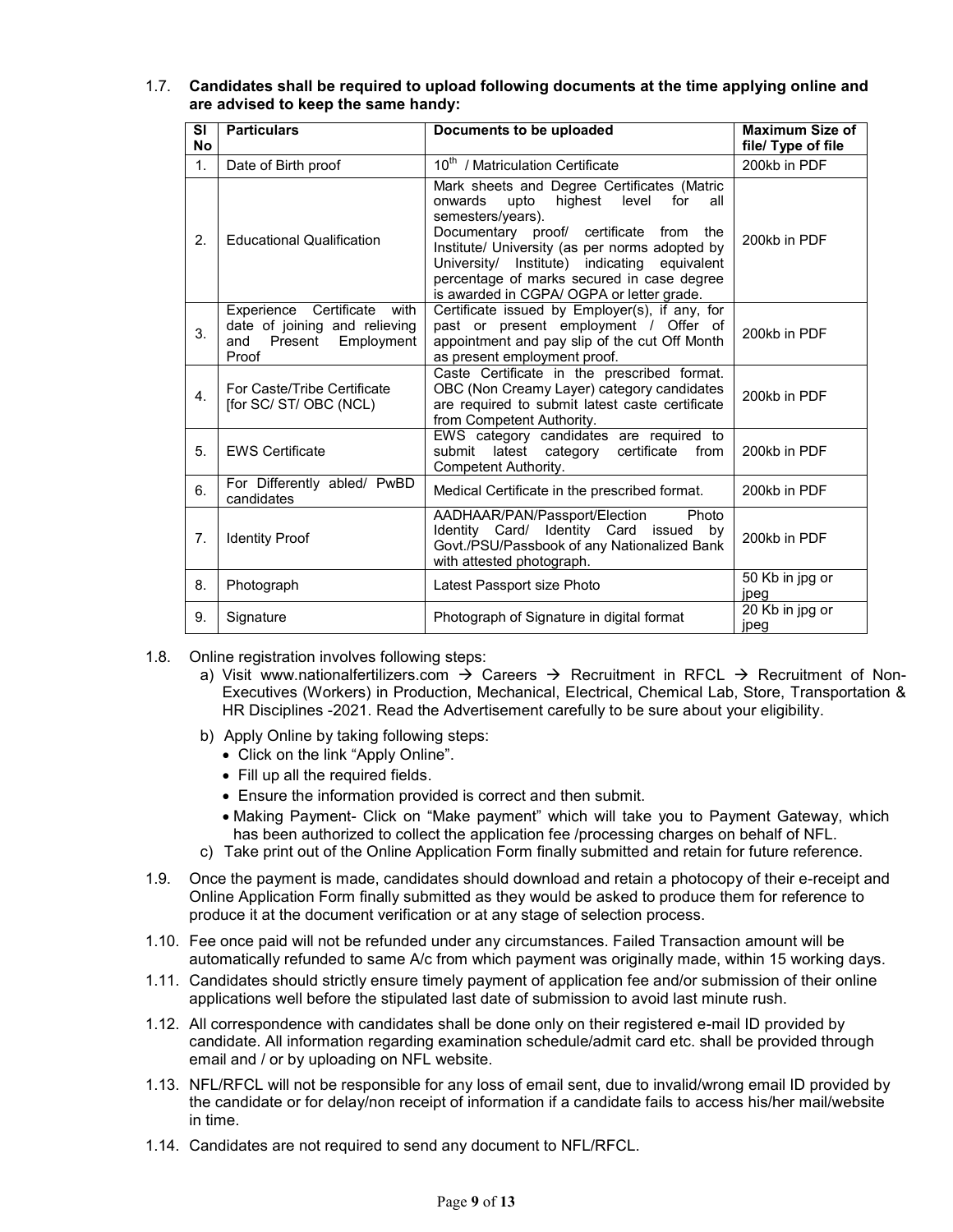#### **2. ONLINE EXAMINATION**

- 2.1. It should be noted that candidature of all the applicants would be provisional based on information furnished by candidate in his/her online application and applicant would be allowed to be appear in online examination on the presumption that they meet the eligibility criteria for the post which they have applied for. Their candidature would, however, be subject to meeting of advertised eligibility criteria and verification of certificates & testimonials etc. at the time of document verification, as & when called for.
- 2.2. Candidates will be required to appear for **computer based online objective type test**, on the day, date, time & venue as mentioned in the **Admit card**, which shall tentatively be issued well in time before the date of Online Exam. The candidates will be allowed to appear in Online Test only if they possess the valid Admit Card indicating roll number, name & address of the allocated test centre and guidelines for the online test. Admit Card in respect of such eligible & provisionally shortlisted candidates will be made available on the www.nationalfertilizers.com  $\rightarrow$  Careers  $\rightarrow$  Recruitment in  $RFCL \rightarrow Recruitment$  of Non-Executives (Workers) in Production, Mechanical, Electrical, Chemical Lab, Store, Transportation & HR Disciplines -2021 and such candidates will also be intimated for the same through SMS on their mobile number & through email on their E-Mail ID as mentioned in their online application form. Candidates have to download their Admit Card from the website for appearing in online test. Admit Cards will not be sent by post. NFL/RFCL will not be responsible for any delay or non-delivery of intimation sent electronically through SMS or e-mail, as the case may be or inactiveness of e-mail account submitted by the candidate during online registration. No other communication will be sent to such candidates for this purpose. Hence, candidates are advised to regularly checking their e-mail account (including junk mailbox/spam folder) for any communication from NFL/RFCL. Responsibility of receiving, downloading and printing of admit card/any other information shall be of the candidate. **The tentative centres for online exam shall be at Jammu/Kashmir, Chandigarh, Delhi & NCR, Bhopal, Hyderabad, Mumbai, Chennai, Jaipur, Ahmedabad, Bhubaneshwar, Ranchi, Bengaluru, Kochi, Amaravati (Andhra Pradesh), Peddapalli, Karim Nagar, Ramagundam, Mancherial, Guwahati, Kolkata, Patna, Gwalior, Raipur and Lucknow.** Candidates would be required to select two preferences of above-mentioned cities for giving their online examination. However, NFL will not be bounded to allocate centre in the preferred city(ies) as indicated by the candidates in their online application form. No request for change of examination centre will be entertained after final submission of online application form. NFL/RFCL reserves the right to cancel or add any centre depending upon the response of candidates in that area/centre and Candidates have to make their own arrangement for travelling, lodging and boarding for appearing in online test and no TA will be paid in this regard.
- 2.3. The online test for the above mentioned posts will be held on the same day unless it is not possible to conduct the same due to any unforeseen or technical reasons. In case of any mishappening or delay or rescheduling the online test for either of the posts at any or all of the test centres, candidates would be communicated fresh date of online test and no queries will be entertained in this regard. In the event of rescheduling of test or change of any test centre due to unforeseen or technical reasons, candidates would have to make their own arrangement to attend the online test and NFL/RFCL shall not be held liable for such delay/rescheduling of online test and no TA will be paid for appearing in the online test on this account also.
- 2.4. The online test will have two parts, Discipline related and Aptitude related. Medium of Test will be in Rajbhasha (Hindi) and English. Duration of test will be 02 hours (120 minutes). The total number of questions will be 150, of one mark each, out of which 100 questions would be from mix of course curriculum of qualifying Course/ minimum educational qualification and 50 questions from General English, Quantitative Aptitude, Reasoning & General Knowledge / Awareness. There will be no negative marking for wrong answer. The examination level of the domain subject will be of minimum prescribed educational qualification, as applicable for each post.
- 2.5. The date of online test shall be communicated to the candidates through admit card to be downloaded from NFL website [www.nationalfertilizers.com.](http://www.nationalfertilizers.com/) No request for change in examination date would be entertained.
- 2.6. Mere issuance of Admit card shall not imply acceptance of candidature. Candidature of a registered candidate is liable to be rejected at any stage of recruitment process or even after joining, if any information provided by the candidate is found to be false or not in conformity with the eligibility criteria at any stage.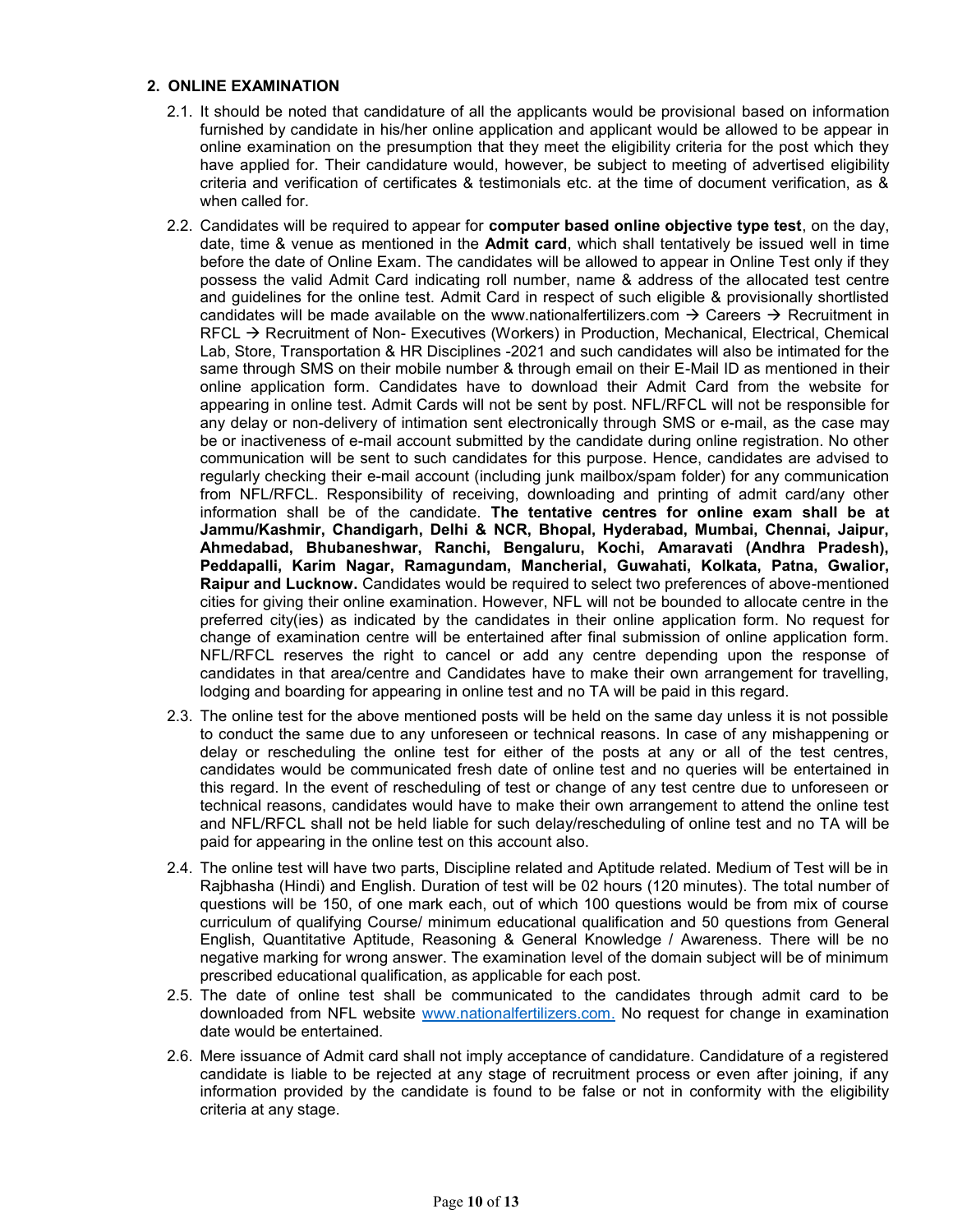### **3. SELECTION PROCEDURE**

- 3.1. These being Group "C" Non Executive (Worker) level posts, there will be no interview and selection of the candidates for appointment shall be made purely on the basis of marks obtained in online test and subject to verification of certificates/testimonials etc.
- 3.2. However, NFL/RFCL reserves a right to conduct a Skill (Trade) Test for any or all posts notified vide this advertisement at any Unit/Plant of NFL/RFCL for the purpose of short-listing candidates for the post applied which will be qualifying in nature. Modalities of Skill (Trade) Test shall be displayed on NFL website www.nationalfertilizers.com  $\rightarrow$  Careers  $\rightarrow$  Recruitment in RFCL  $\rightarrow$ Recruitment of Non- Executives (Workers) in Production, Mechanical, Electrical, Chemical Lab, Store, Transportation & HR Disciplines -2021.
- 3.3. Separate merit list will be drawn for General/SC/ST/OBC (NCL)/EWS candidates with reference to the number of available vacancies for each category. Merit list of suitable candidates shall be prepared on the basis of performance in the online test. **Candidates would be required to score minimum 50% marks i.e. 75 or more marks out of 150 in online test and all such candidates would be empanelled post- Category wise in order of merit**.
- 3.4. In case two or more candidates score equal marks in the online examination, percentage of marks in the qualifying examination i.e. Diploma/BSc would be considered for drawing up merit list. In case percentage of marks are also equal in the qualifying examination, the date of birth of the candidates will be considered for preparing merit list i.e. the candidates born earlier will be considered as senior in the merit list.
- 3.5. SC/ST/OBC (NCL)/EWS candidates can be considered under general standard of merit against the un-reserved posts provided no relaxation in age, minimum educational qualification marks etc. is availed of/extended to them. Thus, candidates availing relaxation will be considered against reserved positions within their category in order of merit. PwBD and ExSM candidates, if found suitable, will be considered against reserved vacancy irrespective of their position in the Merit List (in order of merit within the category) on horizontal reservation policy. However, a PwBD candidate availing of only age relaxation will be entitled to be first considered against unreserved post, in order of merit in the select list, before being considered against a reserved post.
- 3.6. It is reiterated that in addition to the notified vacancies, panel of candidates shall also be created for unforeseen vacancies, including but not limited to vacancies caused by cessation of service of selected candidates, arising within one year from date of empanelment. Posts shall be filled according to reservation position.

### **H. APPOINTMENT & PLACEMENT**

- 1. Candidature of the applicant would be provisional and subject to subsequent verification of certificates/testimonials etc. at the time of document verification, as & when called for. Candidature of the candidate is liable to be rejected if it is found that he/she does not meet the advertised eligibility criteria for the post he/she has applied for, irrespective of his merit position on the basis of marks secured in online examination. This clause be read with **Clause No. I.10** of this advertisement also.
- 2. Candidates shortlisted on the basis of marks secured in online examination in order of merit, Category wise, shall be called for document verification at the place intimated later on and if found suitable, will be issued offer of appointment by RFCL.
- 3. **Selected candidates shall be posted at RFCL, Ramagundam Plant, Telangana. However, they may be posted in any Units/Offices of RFCL at any point of time at the discretion of the Management. Only candidates willing to serve anywhere in India need to apply.**
- 4. Candidates should have sound health and selected candidates, before joining, will be required to get Medical Fitness Certificate from Civil Surgeon.
- 5. Appointment of selected candidates would be subject to Medical Fitness and verification of Character & Antecedents and Caste/PwBD certificate (if applicable) from the concerned District /Competent Authorities.

### **I. IMPORTANT INSTRUCTIONS**

- 1. Only Indian Nationals are eligible to apply.
- 2. NFL/RFCL will not undertake detailed scrutiny at the time of receipt of application forms of candidates for eligibility and other aspects of shortlisting and, therefore, the candidature is only provisional. Before applying, candidates are advised to go through the requirements of essential qualification, age etc. and satisfy themselves that they are eligible for the post. When scrutiny is undertaken, if any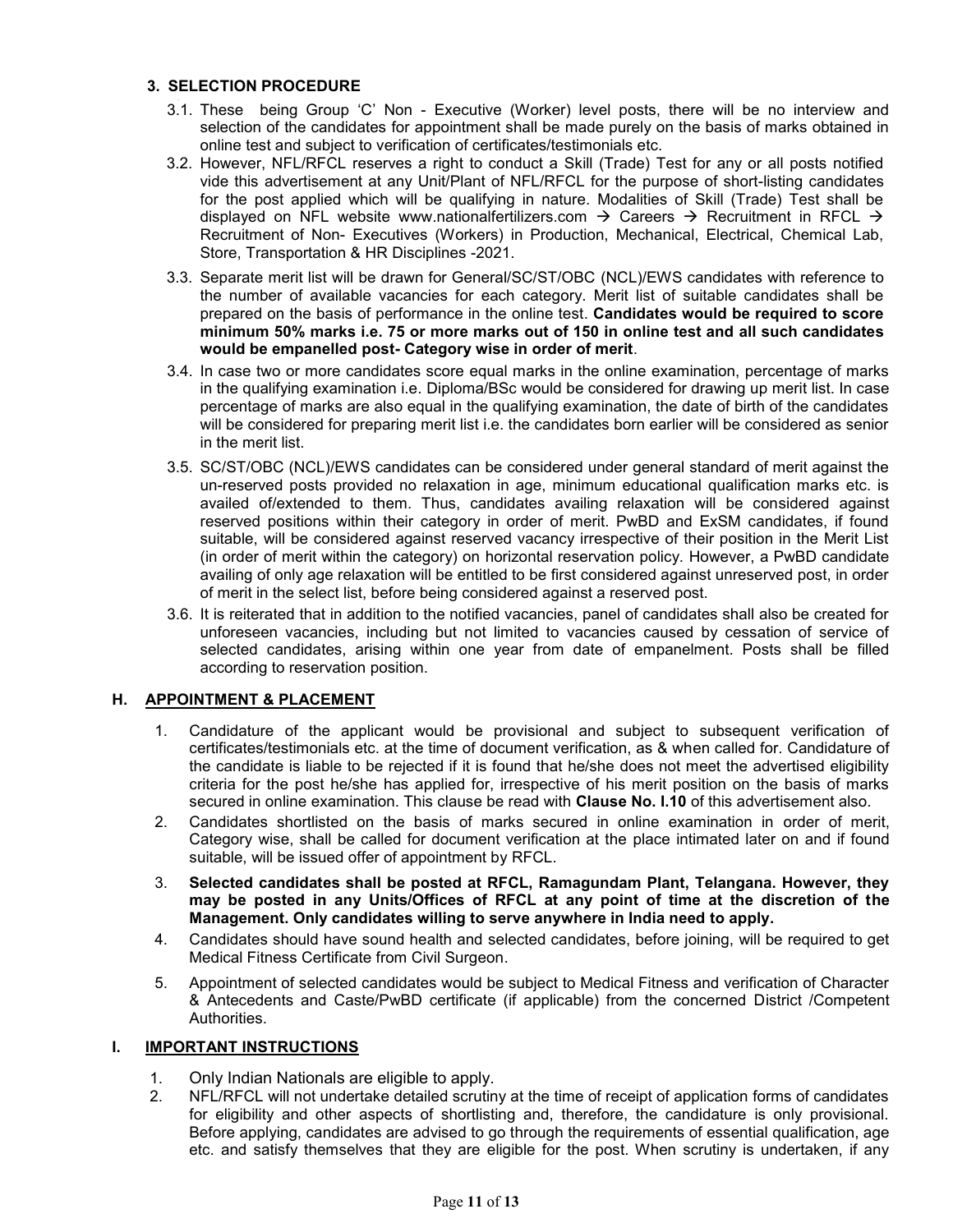claim made in the application form is not found substantiated, the candidature of such candidates will be cancelled and decision of NFL/RFCL shall be final.

- 3. No modifications are allowed after candidate submits his/her application form. If any discrepancies are found in the data/particulars furnished by the candidates in his/her application form and that of the original testimonies, the candidature of such candidates is liable to be rejected. Hence, utmost care should be taken to furnish correct details while filling their application forms.
- 4. While applying the candidates should mention their full name as it appears on the matriculation school certificate. Certificate issued by a Board of Secondary Education for passing Matriculation shall be the only acceptable document in support of proof of age.
- 5. Candidates employed in Central/State Government/Quasi-Government/Public Sector Undertakings/ Autonomous Bodies as on cutoff date shall be required to produce "Permission letter / No Objection Certificate" at the time of document verification from their employer indicating permission from the Management for them to apply for a particular post in RFCL notified vide this advertisement. Such candidates, if offered appointment, shall be required to submit proper & unconditional "**Relieving Memo./Discharge Order/Release Order"** from their employer at the time of joining, without which they will not be allowed to join.
- 6. Candidates in online application form have to necessarily declare and provide details in case he/she has been arrested, prosecuted, kept under detention or fined, FIR filed in any Police Station, convicted by the Court of Law for any offence debarred / disqualified by any Public Service Commission from appearing in its examination or if proceedings are pending against him in any Court of Law.
- 7. Details once submitted in the online application form will be final and any request for any change including change in correspondence address/email address/mobile number/category shall not be entertained. Candidates are, therefore, advised to carefully fill up their online application.
- 8. The minimum educational qualification is the minimum criteria and mere possession of the same by the candidate does not entitle him/her for participating in the selection process. RFCL/NFL"s decision on all the matters relating to eligibility, acceptance or rejection of the application, mode of shortlisting or selection, cancellation of the selection process etc. shall be final & binding. No queries or correspondence shall be entertained in this regard.
- 9. Mere admission to the selection process does not imply that NFL/RFCL is satisfied about candidate"s eligibility. The candidates should ensure that the details mentioned in the application form are correct and are in conformity with the eligibility criteria for the post applied for, as mentioned in the advertisement. The candidature of all applicants would be provisional and subject to subsequent verification of certificates/testimonials, Caste/PwBD/ExSM etc. Candidates, if shortlisted, would be required to bring in original all certificates at the time of document verification, failing which they may not be issued offer of appointment / allowed to join.
- 10. If, at any stage of the recruitment process or subsequently, it is found, that the applicant:
	- a) has provided wrong information or submitted false documents or
	- b) has suppressed relevant information
	- c) does not meet the eligibility criteria for this recruitment or
	- d) has resorted to unfair means during selection process or
	- e) is found guilty of impersonation

 He/she will be liable to be disqualified, prosecuted and debarred for all future appointments in RFCL and her/his application/appointment will be cancelled/rejected forthwith. Further such candidates shall render themselves ineligible for consideration at any stage of selection and for termination of their services at any time during employment, if recruited.

- 11. Further, RFCL reserves the right to cancel/restrict/enlarge/modify the recruitment/selection process of advertised posts without any further notice or assigning any reasons whatsoever, if need so arises. Filling up of vacancies is solely at the discretion of the Management based on suitability of candidates and no claim will arise for appointment, if some of the vacancies are not filled due to unsuitability/insufficient number of candidates.
- 12. Candidates should possess a valid email ID as the same is mandatorily required for registration for online applications. Candidates are also advised to keep the E-mail ID as well as Mobile Number, as filled-in in their online application form, active for at least one & a half year from cut-off date. No change in the E-mail ID will be allowed once submitted. **All future information/communication regarding participating in the selection process shall be provided through e-mail/SMS to the**